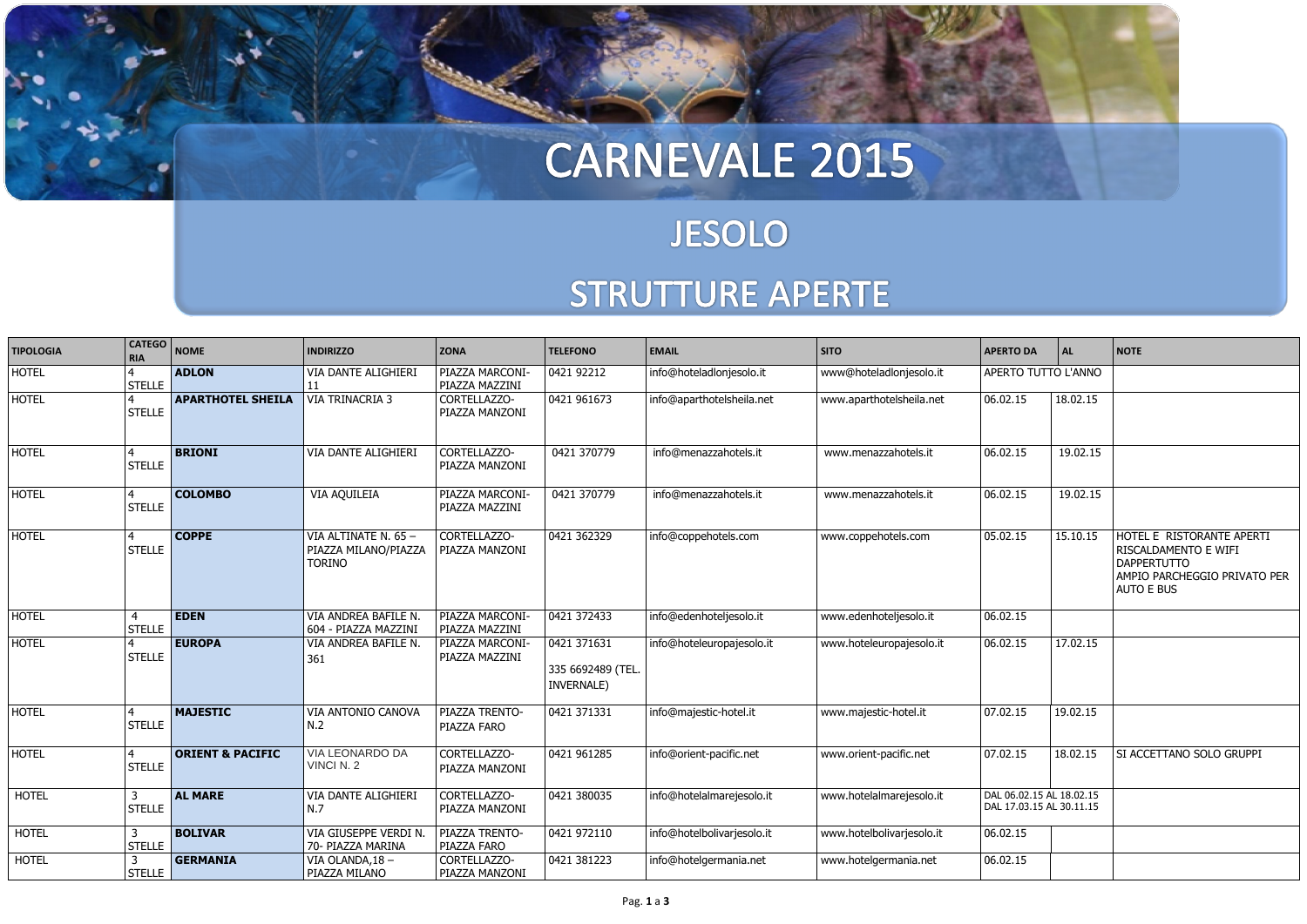# CARNEVALE 2015

#### **JESOLO** STRUTTURE APERTE



| <b>TIPOLOGIA</b> | <b>CATEGO</b><br><b>RIA</b>     | <b>NOME</b>       | <b>INDIRIZZO</b>                            | <b>ZONA</b>                              | <b>TELEFONO</b>    | <b>EMAIL</b>                 | <b>SITO</b>                 | <b>APERTO DA</b>                                                              | AL.      | <b>NOTE</b> |
|------------------|---------------------------------|-------------------|---------------------------------------------|------------------------------------------|--------------------|------------------------------|-----------------------------|-------------------------------------------------------------------------------|----------|-------------|
| <b>HOTEL</b>     | <b>STELLE</b>                   | <b>HELVETIA</b>   | VIA ANDREA BAFILE 13°<br>A.M. N.2           | <b>PIAZZA MARCONI-</b><br>PIAZZA MAZZINI | 0421 370082        | info@hotelhelvetiajesolo.com | www.hotelhelvetiajesolo.com | DAL 06.02.15 AL 17.02.15<br>DAL 04.04.15 06.04.15<br>DAL 24.04.15 AL 04.10.15 |          |             |
| <b>HOTEL</b>     | 3<br><b>STELLE</b>              | <b>KENNEDY</b>    | VIA ALTINATE 88                             | CORTELLAZZO-<br>PIAZZA MANZONI           | 0421 961673        | info@hotelkennedy.org        | www.hotelkennedy.org        | 06.02.15                                                                      | 19.02.15 |             |
| <b>HOTEL</b>     | 3<br><b>STELLE</b>              | <b>MADISON</b>    | VIA SILVIO TRENTIN N.<br>62- PIAZZA TRENTO  | PIAZZA TRENTO-<br>PIAZZA FARO            | 0421 370806        | info@hotelmadison.eu         | www.hotelmadison.eu         | 07.02.15                                                                      | 30.10.15 |             |
| <b>HOTEL</b>     | 3<br><b>STELLE</b>              | <b>MARCO POLO</b> | VIA ANDREA BAFILE N.<br>113                 | <b>PIAZZA MARCONI-</b><br>PIAZZA MAZZINI | 0421 380606        | info@hotelmarcopolo.it       | www.hotelmarcopolo.it       | 06.02.15                                                                      | 30.11.15 |             |
| <b>HOTEL</b>     | 3<br><b>STELLE</b>              | <b>MARINA</b>     | VIA DANTE ALIGHIERI N.<br>18                | CORTELLAZZO-<br>PIAZZA MANZONI           | 0421 380038        | info@hotelmarinajesolo.it    | www.hotelmarinajesolo.it    | 06.02.15                                                                      | 20.02.15 |             |
| <b>HOTEL</b>     | $\mathbf{3}$<br><b>STELLE</b>   | <b>MIAMI</b>      | VIA GORIZIA N. 14-<br>PIAZZA AURORA         | PIAZZA TRENTO-<br>PIAZZA FARO            | 0421 9720174       | info@hotelmiamijesolo.it     | www.hotelmiamijesolo.it     | 06.02.15                                                                      |          |             |
| <b>HOTEL</b>     | $\overline{3}$<br><b>STELLE</b> | <b>MONDIAL</b>    | VIA DALMAZIA, IV ACC.<br>AL MARE N. 6       | CORTELLAZZO-<br>PIAZZA MANZONI           | $\sqrt{042192022}$ | info@hotelmondial.org        | www.hotelmondial.org        | 06.02.15                                                                      | 15.02.15 |             |
| <b>HOTEL</b>     | 3<br><b>STELLE</b>              | <b>PROGRESSO</b>  | VIA D. ALIGHIERI 5°<br>A.M.                 | PIAZZA MARCONI-<br>PIAZZA MAZZINI        | 0421.92212         | info@hoteladlonjesolo.it     | www.residenceprogresso.it   | APERTO TUTTO L'ANNO                                                           |          |             |
| <b>HOTEL</b>     | 3<br><b>STELLE</b>              | <b>RIDENTE</b>    | VIA D. ALIGHIERI N.121                      | CORTELLAZZO-<br>PIAZZA MANZONI           | 0421 380738        | info@albergo-ridente.com     | www.albergo-ridente.com     | 01.12.14                                                                      | 15.10.15 |             |
| <b>HOTEL</b>     | 3<br><b>STELLE</b>              | <b>ROSA</b>       | <b>VIA GOFFREDO MAMELI</b><br>N. 21         | <b>PIAZZA MARCONI-</b><br>PIAZZA MAZZINI | 0421 380081        | info@hotelrosajesolo.it      | www.hotelrosajesolo.it      | APERTO TUTTO L'ANNO                                                           |          |             |
| <b>HOTEL</b>     | $\mathsf{3}$<br><b>STELLE</b>   | <b>ROSANNA</b>    | <b>VIA DANTE</b>                            | CORTELLAZZO-<br>PIAZZA MANZONI           | 0421 93404         | info@hotelrosanna.it         |                             | 06.02.15                                                                      | 18.02.15 |             |
| <b>HOTEL</b>     | $\overline{3}$<br><b>STELLE</b> | <b>SAN MARCO</b>  | VIA MEDUSE N. 2                             | PIAZZA MARCONI-<br>PIAZZA MAZZINI        | 0421 91636         | infohotel@sanmarcohotel.info | www.sanmarcohotel.info      | 01.02.15                                                                      | 30.04.15 |             |
| <b>HOTEL</b>     | 3<br><b>STELLE</b>              | <b>STORIONE</b>   | VIA LEVANTINA N. 305-<br>PIAZZA MILANO      | CORTELLAZZO-<br>PIAZZA MANZONI           | 0421 363212        | info@hotelstorione.it        | www.hotelstorione.it        | 05.02.15                                                                      |          |             |
| <b>HOTEL</b>     | $\mathbf{3}$<br><b>STELLE</b>   | <b>SAVOIA</b>     | VIA ALFREDO ORIANI N.<br>3                  | PIAZZA MARCONI-<br>PIAZZA MAZZINI        | 0421 972793        | info@hotel-savoia.it         | www.hotelsavoiajesolo.com   | 06.02.15                                                                      |          |             |
| <b>HOTEL</b>     | 3<br><b>STELLE</b>              | <b>VIENNA</b>     | VIA ANDREA BAFILE N.<br>419- PIAZZA MAZZINI | PIAZZA MARCONI-<br>PIAZZA MAZZINI        | 0421 972777        | info@hotelviennajesolo.it    | www.hotelviennajesolo.it    | 06.02.15                                                                      |          |             |